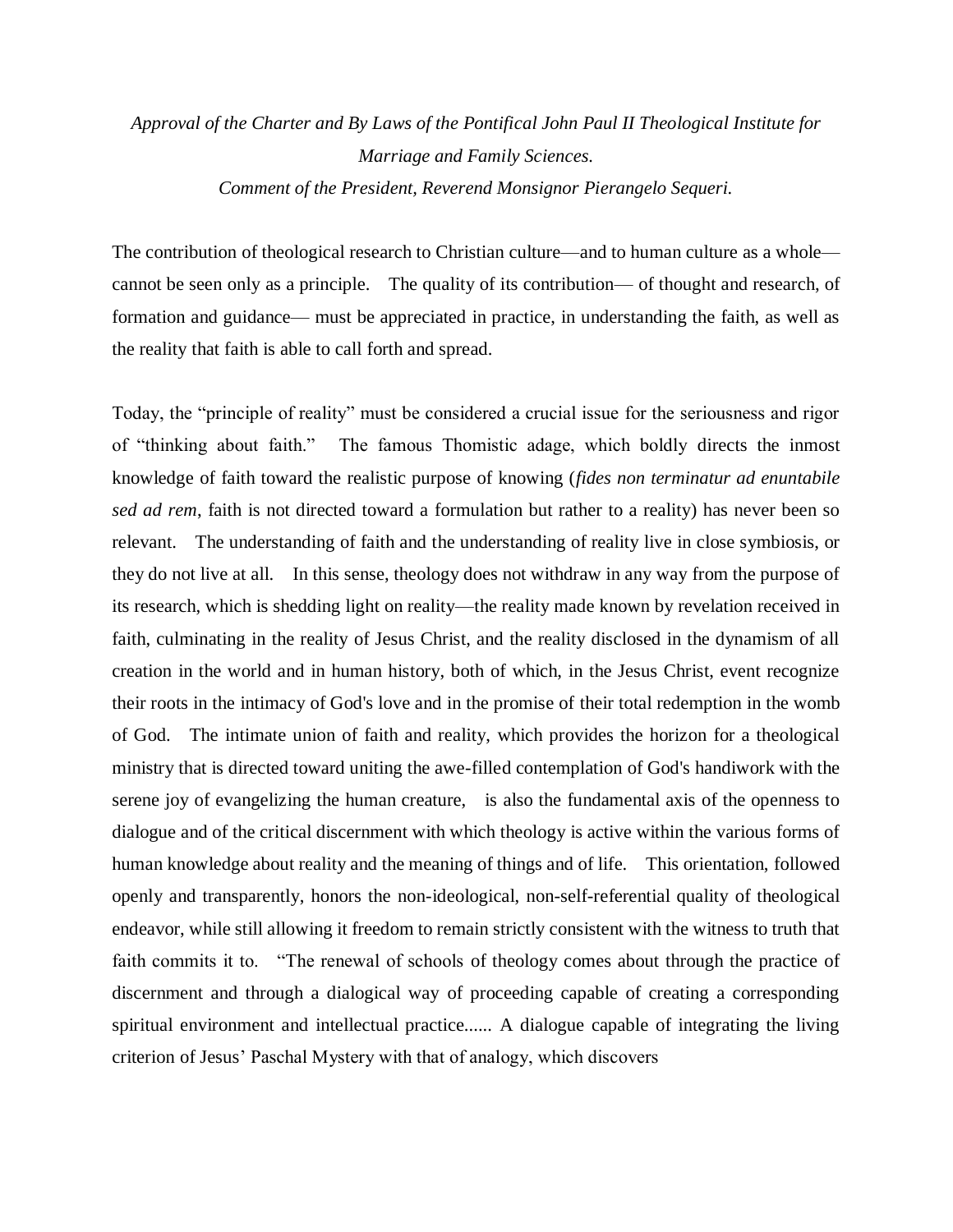connections, signs, and theological references in reality, in creation and in history." (Francis, Address to the Theological Faculty of Naples, 21 June 2019).

The approval of the Charter of the Pontifical John Paul II Theological Institute for Marriage and Family Sciences inaugurates and supports the new operational phase of its adaptation to these criteria that inspire the believing intelligence and Christian culture that are required of ecclesial mission in a changed era. The basic outline of this adaptation, together with the coordinated discipline that provides the structure for its institutional operations within the variety of academic forms that, within the Church, are dedicated to the research and formation of Christian thought, were set out in the Apostolic Constitution *Veritatis Gaudium* of Pope Francis. The possibilities for renewal that have been entrusted specifically to our theological institute are contained in the Motu proprio *Summa familiae cura*, as later expanded upon in the allocutions addressed, at various times, to the leadership and to the entire community of the Institute.

What are the guidelines for renewal that, subsequently, will define the new structure? First, the expansion and strengthening (with new chairs and additional new teachers) of the two "poles" that give life to the specific mission originally entrusted to the Institute: namely, its theologicalpastoral activities and its activities that are anthropological-cultural. The first pole will be substantially expanded through systematic emphasis on deepening the theology of Christian faith, of the ecclesiology of the community and of the Gospel mission, of the anthropology of human and theological love, of the global theological ethics of life, of spirituality and of the transmission of faith in the secular city. The second pole, in particular, will be broadly reshaped to respond to the exigencies involved in updating study and dialogue within Christian culture and thought in the areas of comparative law (religious and civil), of the sociology of economic, political and technological change in the community; of the role of the family in human formation, and in the structure of intermediate bodies concerned with the ethical and affective integration of society.

The two poles will be redesigned in a way that fully harmonizes them within a framework of unified Christian research and formation of the highest level. At the same time, their organization will allow them to pursue specialized curricula leading to degrees in the two distinct areas, with appropriate academic recognition and the possibility of targeted participation within the